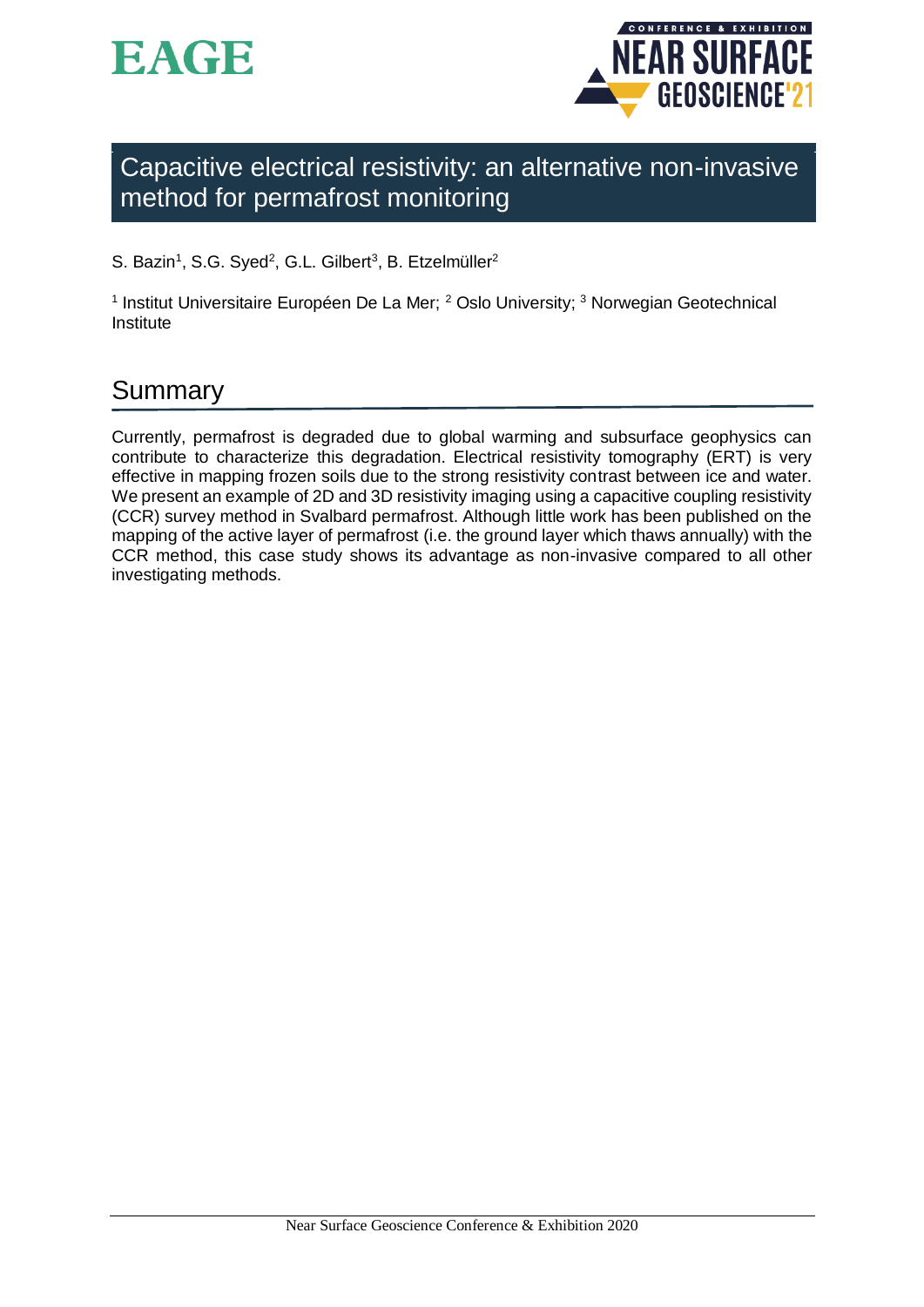

#### **Introduction**

Permafrost is made up of ground materials that stay below  $0^{\circ}$ C for at least two consecutive years (French, 2018). The Svalbard archipelago is located in the high arctic about half way between Norway and the North Pole. 60% of its land is covered with glaciers or snow while the remaining land is underlain by continuous permafrost. Permafrost can be very heterogeneous in its spatial distribution, due to variations in topography or snow and vegetation cover. The active layer is its near-surface layer subject to summer thaw. The mean annual air temperature in Svalbard has increased between 3 °C and 5 °C during the last 40 to 50 years. Understanding how permafrost may be affected by this warming trend has become a research priority. This relies on long-term monitoring of its active layer.

Thermal monitoring can allow the characterization of permafrost: thermistor strings are placed at several depths in a borehole (for example Fig. 3B). This instrumentation enables long-term monitoring of the ground thermal regime but is expensive and only allows point measurements. Various subsurface geophysical investigation tools have been tested to map the presence of permafrost and to evaluate its active layer thickness (Hauck, 2013). Electrical Resistivity Tomography (ERT) is ideal for permafrost studies, because the presence of ice results in a significant change in resistivity. Ground resistivity increases exponentially during freezing because the content of unfrozen water in the substrate decreases. ERT can therefore provide indirect information on the active layer structure (Bazin et al., 2019). The traditional ERT method, however, suffers practical limitations as the signal strength is limited by electrode grounding complications in resistive ground and cold temperature. This paper investigates how future resistivity monitoring could be improved in the field.

The Adventdalen is a major valley in central Svalbard made of flat terrace-like loess deposit. The study is located (78°13'N, 25 15°28'E, 10 m above sea level) near the city of Longyearbyen (Fig. 1). The site had been chosen by the University of Svalbard (UNIS) to monitor the long-term effect of climate change on permafrost and is referred as the UNISCALM site (Circumpolar Active Layer Monitoring). It belongs to the Global Terrestrial Network for Permafrost (GTN-P) program which aims at providing consistent, representative and high quality standardized long-term data series of selected permafrost parameters at key sites. The site has also been chosen by the Norwegian Geotest Site (NGTS) as a research site to characterize Norwegian saline permafrost. NGTS drilling and coring (Gilbert et al. 2019) have revealed the soil stratigraphy (Fig. 1C): the loess cover is 3 m thick and is underlain by marine and glacial deposits. Ice-rich permafrost is restricted to the upper few meters of the soil stratigraphy. Permafrost between 4 m and 60 m depth is primarily ice poor and is referred as cryopeg.



*Figure 1 A) Town of Longyearbyen, Svalbard. B) CALM and NGTS site in the Adventdalen located 5 km inland from Longyearbyen. C) Soil stratigraphy of the study site from Gilbert et al., 2019*.

### **Method**

The concept of capacitive coupling resistivity (CCR) is that AC current can pass through a capacitor. In a CCR streamer, a cable acts as one half of the capacitor, while the earth functions as the other half.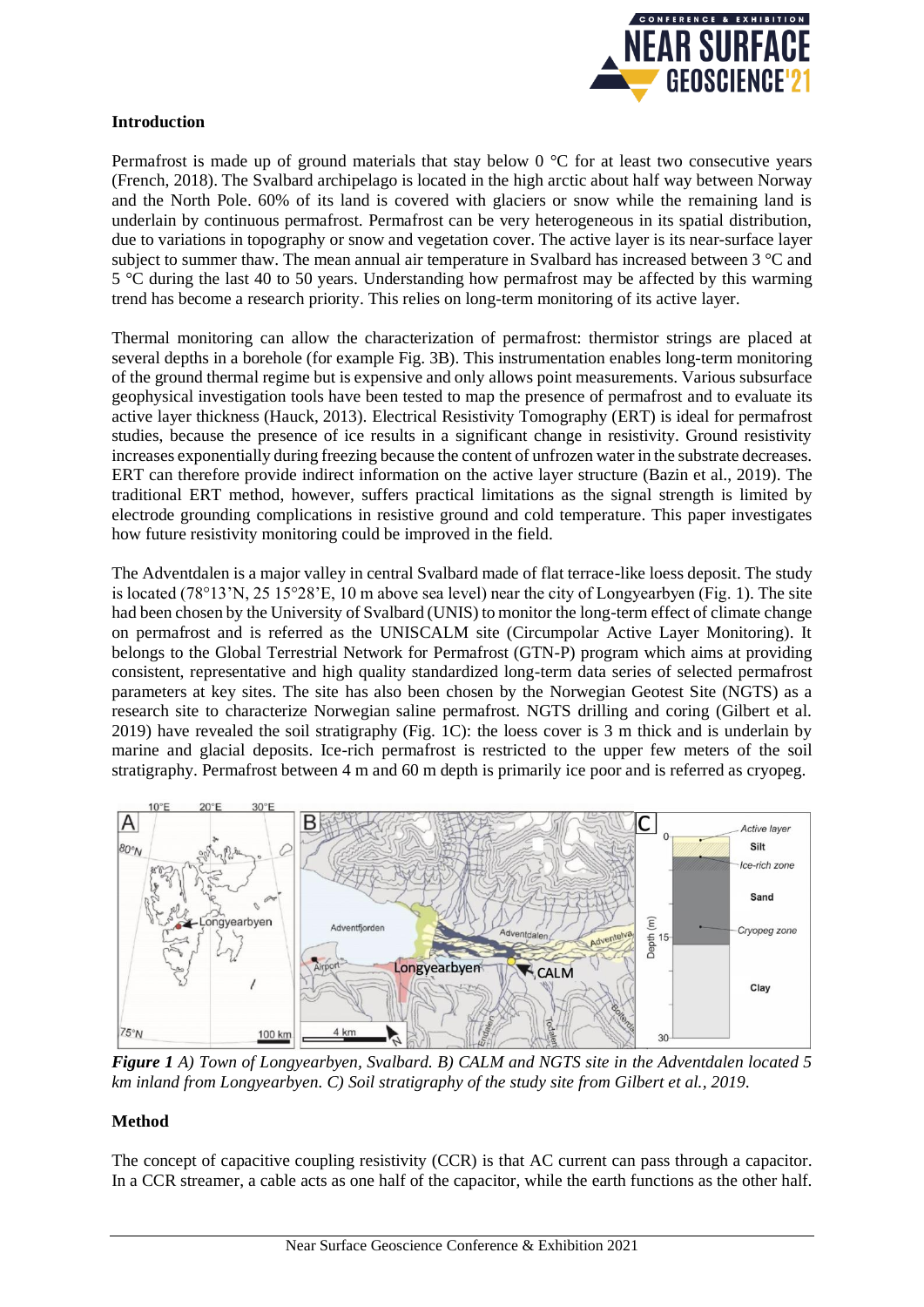

The AC current generated by the transmitter antenna passes from the cable into the ground. The generated ground current produces an AC voltage that can be measured by the receiver antenna. An electrical resistivity survey was acquired in July 2019 with the CCR method, using an OhmMapper instrument from GEOMETRICS (Fig. 2A) with 2 receiver antennas. The CALM site is ideal for towing a CCR streamer as the vegetation is relatively sparse, the ground is flat and the field is free from anthropologic noise (Fig. 2D). Two types of acquisition were tested: a 2D section (shown as the blue line in Fig. 2C) and a 3D map survey (shown as the red box in Fig. 2C). The 2D section was carried out by 10 passes along the same profile and increasing the distance between the dipoles after each pass. A map survey was also carried out by walking with the OhmMapper streamer along 21 parallel lines separated by 5 m within the UNISCALM box (Fig. 2B). Two 3D grids were actually acquired: one with a short dipole configuration (2.5 m rope) following E-W lines, and one with a wider dipole (5 m rope) following N-S lines. Each of these three surveys was completed in less than 2 hours in the field.



*Figure 2 A) CCR acquisition with a streamer: different dipole sizes can be chosen by changing the rope length between the transmitter antenna and the two receivers. B) A map mode consists of towing the streamer along parallel lines. The survey consists of 21 lines separated by 5 m. C) Aerial image of the study site with the two types of aquisition: a 50 m long profile marked in blue and a 100 X 100 m box marked in red. A6 is a ground temperature monitoring borehole (Fig. 3B). D) Photo of the field survey.*

The data acquired during the 10 passes along the 2D profile is concatenated to produce a vertical section. The 2D dataset is processed with Res2Dinv and the two 3D datasets are processed separately with Res3Dinv software. Due to the flatness of the site area, no topographic correction is implemented. The depth of investigation is 10 m along the 2D section (Fig. 3A). The depth of investigation is 2.1 m in the shallow 3D grid (with the short rope, Fig. 4), and 2.8 m in the deeper 3D grid (Fig. 5). The raw data of the 2D profile is quite noisy, which is probably caused by lateral shifts in the streamer during successive passes. As a result, the inverted model has a high root mean square error (RMS = 41%) and does not appear very smooth. The raw data of the 3D grids are less noisy and the inverted models have lower errors (RMS =  $16\%$  for the shallow 3D grid and 8 % for the deeper 3D grid).

The validation of resistivity models with other types of data is essential as resistivity is not only dependent on temperature, but varies with soil type, porosity and water content. For this purpose, the depth of the active layer was measured manually along the 2D profile: a steel rod is pushed into the ground penetrates unfrozen ground soil until it hits the hard frozen layer (Fig. 3C). This tool is the method used to monitor weekly the GTN-P active layer data at the UNISCALM box. The probed thaw depth occurs roughly at the resistivity contours between 76 and 212  $\Omega$ m, but its shape is much flatter than the resistivity contours (Fig. 3A).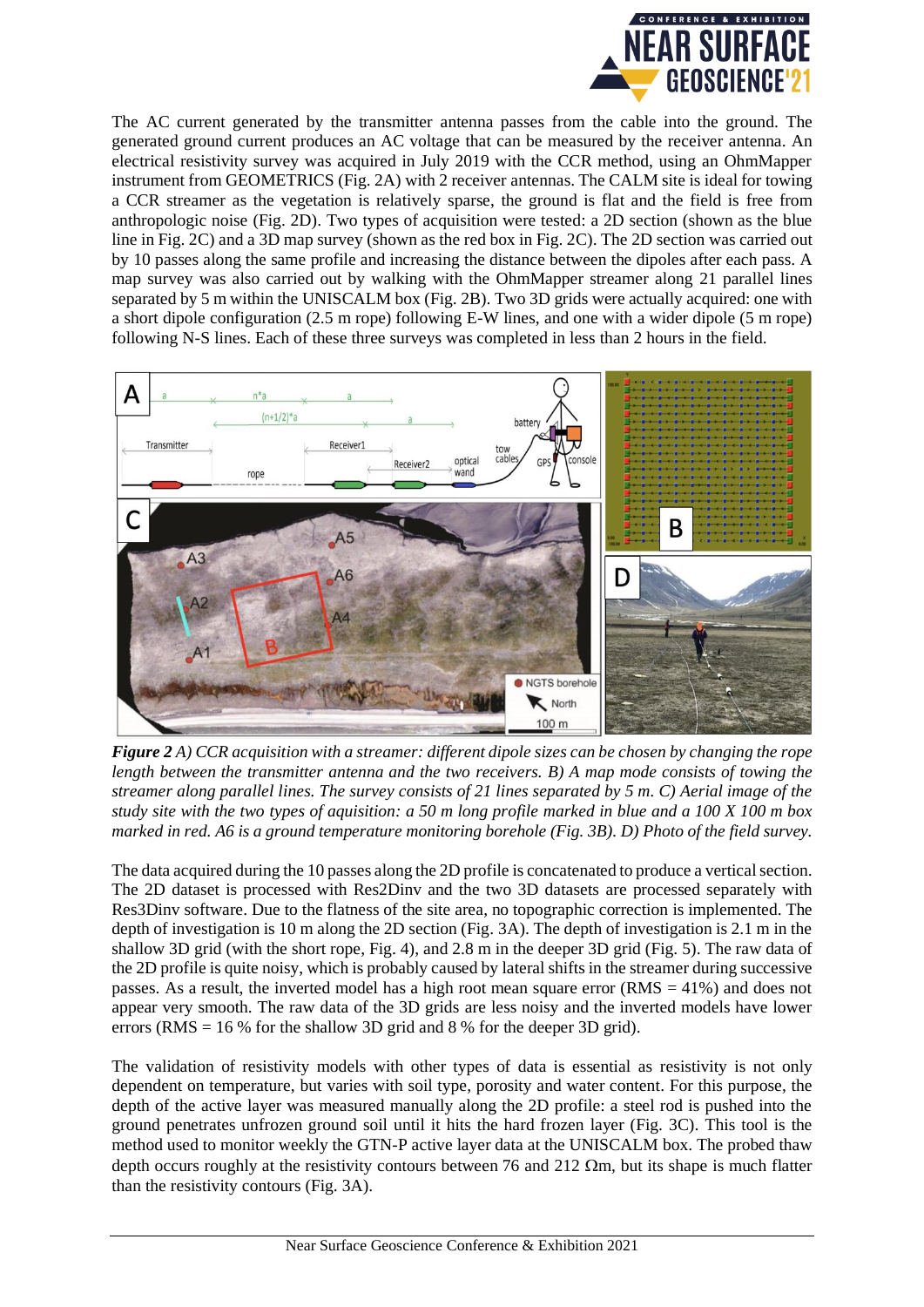

## **Results**

The 2D model (Fig. 3A) imagines 3 horizontal layers which concur with the soil stratigraphy observed in the NGTS boreholes (Fig. 1C). The conductive layer ( $\rho < 200 \Omega$ m) near the surface corresponds to the active layer of permafrost. Its thickness varies between 0 and 2 m along the CCR profile, while manual measurements indicate an average of only 59,2 cm and much less variability. Below, the CCR model images the ice rich zone ( $\rho$  up to  $\sim$ 2 k $\Omega$ m) down to approximately 5 meters depth, then the cryopeg zone ( $\rho \sim 10\Omega$ m) where freezing is prevented by the salinity of the soil.



*Figure 3 A) Vertical resistivity model with proposed soil interpretation in red. The depth of the frozen layer measured manually is marked as red symbols. B) Minimum and maximum ground temperature measured in A6 monitoring borehole: the ground temperature at 10 m depth is -5 °C. The symbols mark the annual average. C) Mechanic probe used to measure the depth of the thaw layer.*

The advantage of the CCR method is revealed for acquisitionsin map mode. This is because the operator does not need to change the spacing between the dipoles during acquisition, and he can quickly carry out a 3D survey by walking along parallel profiles. In addition, the measurements do not suffer from the noise induced by successive misaligned passes. Fig. 4 shows the 100 m X 100 m resistivity model acquired at the CALM box. It images the conductive active layer and some elongated resistive ridges that correspond to ice wedges. These features are typical of the Adventdalen valley (Christiansen, 2005). They were not visible during field work but can be seen on aerial photos (Fig. 2C) and are clearly revealed on the shaded DEM imagery (Syed, 2021). These ice wedges are ice-filled cracks that are caused by volumetric expansion of water during freezing. They are often arranged in polygons.



*Figure 4 The shallow 3D resistivity grid (100 m X 100 m X 2 m) seen from the top: it images the active (conductive) layer and ice wedges (long resistive ridges) characteristic of Adventdalen permafrost.*